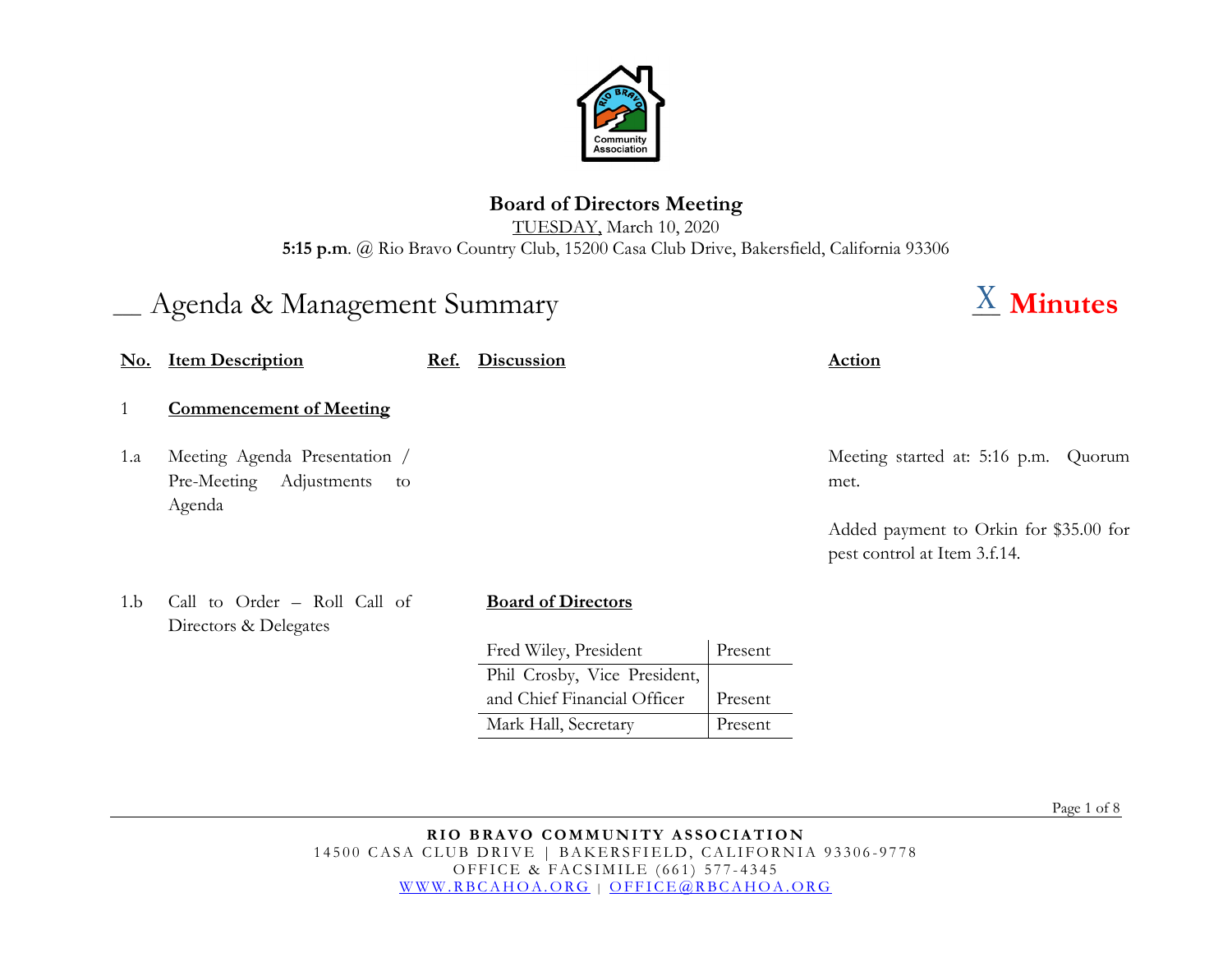

| <u>Delegates</u>          |         |  |
|---------------------------|---------|--|
| Montagna HOA by and       |         |  |
| through Terry Walker      | Present |  |
| Rio Vista HOA by and      |         |  |
| through Jeffrey Thompson  | Present |  |
| Rio Vista Estates HOA by  |         |  |
| and through Skip Staley   | Present |  |
| Highpointe Rio Bravo 224, | Not     |  |
| L.P by and through        | Present |  |
| Estates of Rio Bravo HOA  | Not     |  |
|                           | Present |  |
| The Manors by and through | Not     |  |
|                           | Present |  |
| Andrew Fuller             | Not     |  |
|                           | Present |  |
| Rio Bravo Country Club,   |         |  |
| LLC by and through Randy  | Not     |  |
| Steinert                  | Present |  |
| Guest(s)                  |         |  |
|                           |         |  |
| Rio Bravo Fairways by and | Not     |  |
| through                   | Present |  |

Page 2 of 8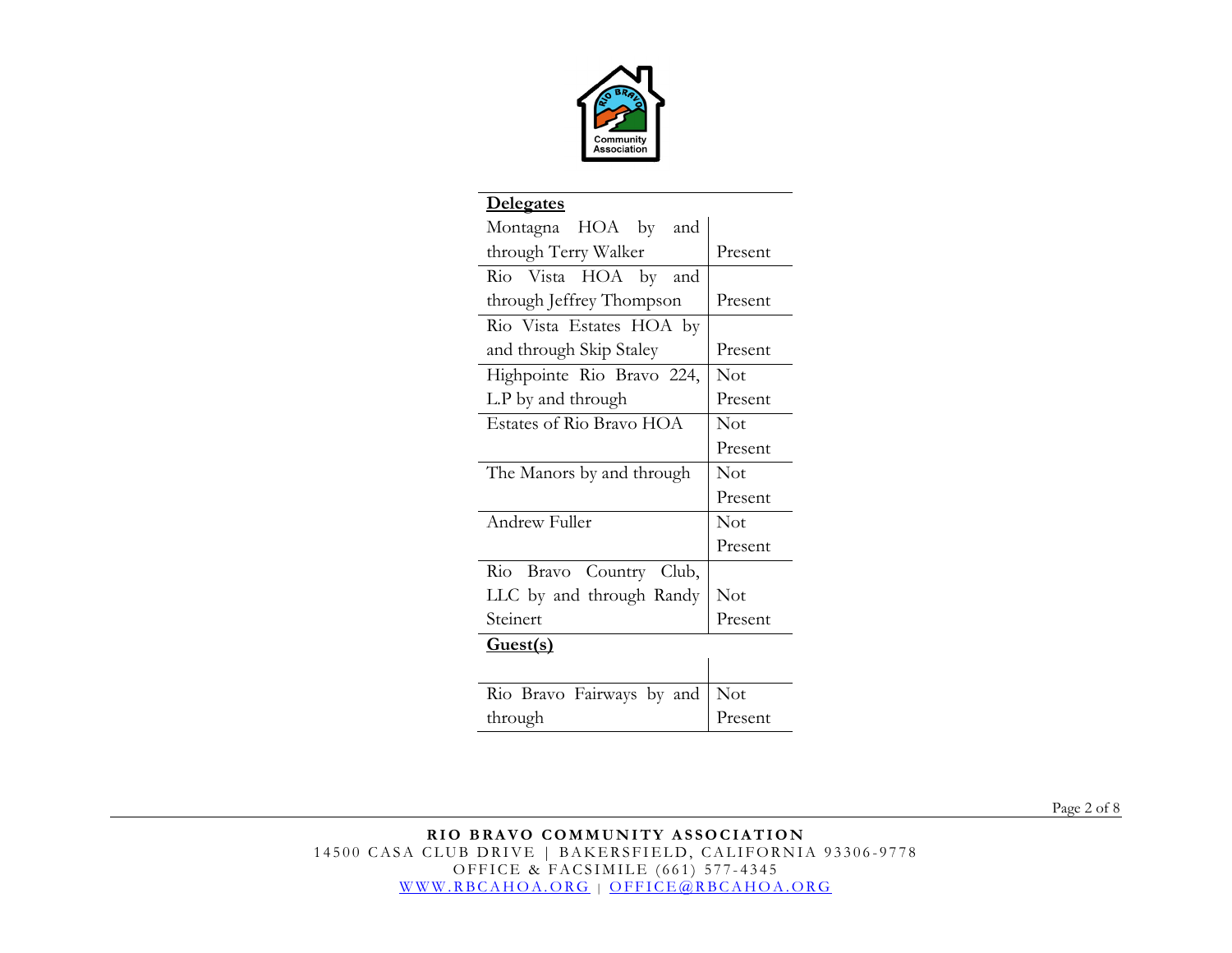

| Rio Bravo Golf Course Not           |         |
|-------------------------------------|---------|
| Master HOA by and through   Present |         |
| Randy Steinert                      |         |
| Casa Club HOA by and Not            |         |
| through                             | Present |
| Mario Valenzuela, Sarah             | MV      |
| Resa, Manager                       | Present |

1.c Approval of the February 11, 2020, Meeting Minutes.

#### 2. **New Business**

2.a New Items, Floor Items & Open Discussion

PC motioned to approve the February 11, 2020, Minutes. MH 2nd – All in Favor.

1. Open Forum JT inquired as to the company working at the cell tower and reason for work. Brief discussion but no actual reason for work on tower.

Meeting dated announced.

2.b Next Meeting: Board Meeting

Tuesday, April 14, 2020; at 5:15 p.m. Rio Bravo Country Club 15200 Casa Club Drive, Bakersfield, CA 93301

Page 3 of 8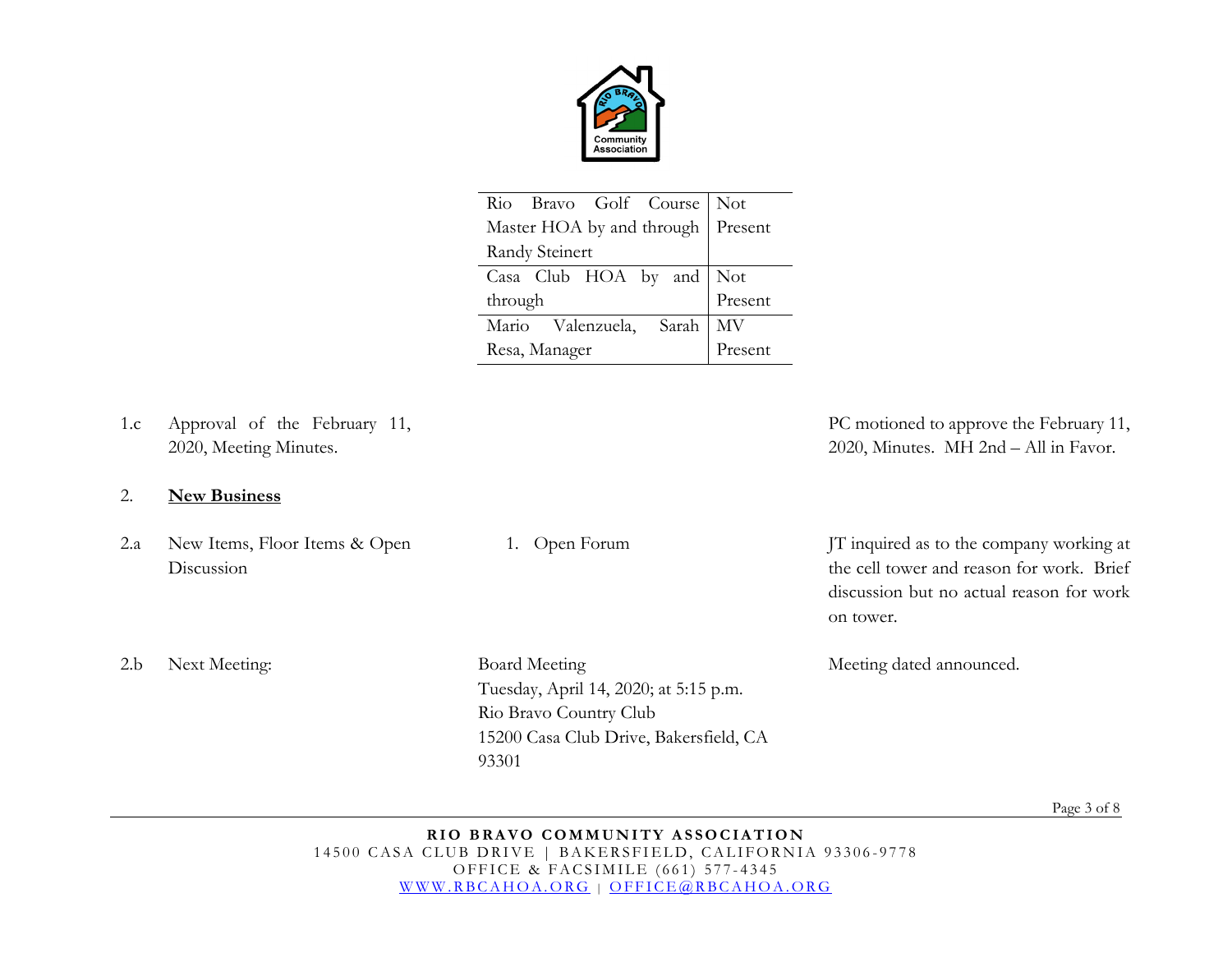

3.a Financial Summary – account balances as of February 6, 2020.

\$10,439.40 Chase Operating Account \$22,665.44 Chase Savings Account \$25,563.05 Pacific Western CD ---------------- \$58,667.89

3. **Financial & Accounting** Consent Items designated with a "C."

PC motioned to approve CONSENT items with agenda including added Item 3.f.14. MH 2nd – All in Favor.

3.b Chase Bank Checking Activity, Operating Account, Reconciliation, and Bank Statement for account ending 5572. Reconciliation report through 2/28/2020.

C \$-20,954.20

Non-redacted version available in BOD files.

**Δ**

- 3.c Chase Bank Savings Activity, Reconciliation, and Bank Statement for account ending 5761. Reconciliation report through 2/28/2020. \$22,665.44 Non-redacted version available in BOD files.
- 3.d Pacific Western Bank CD -1 (Ending 744) (Reserve) \$25,563.05

Page 4 of 8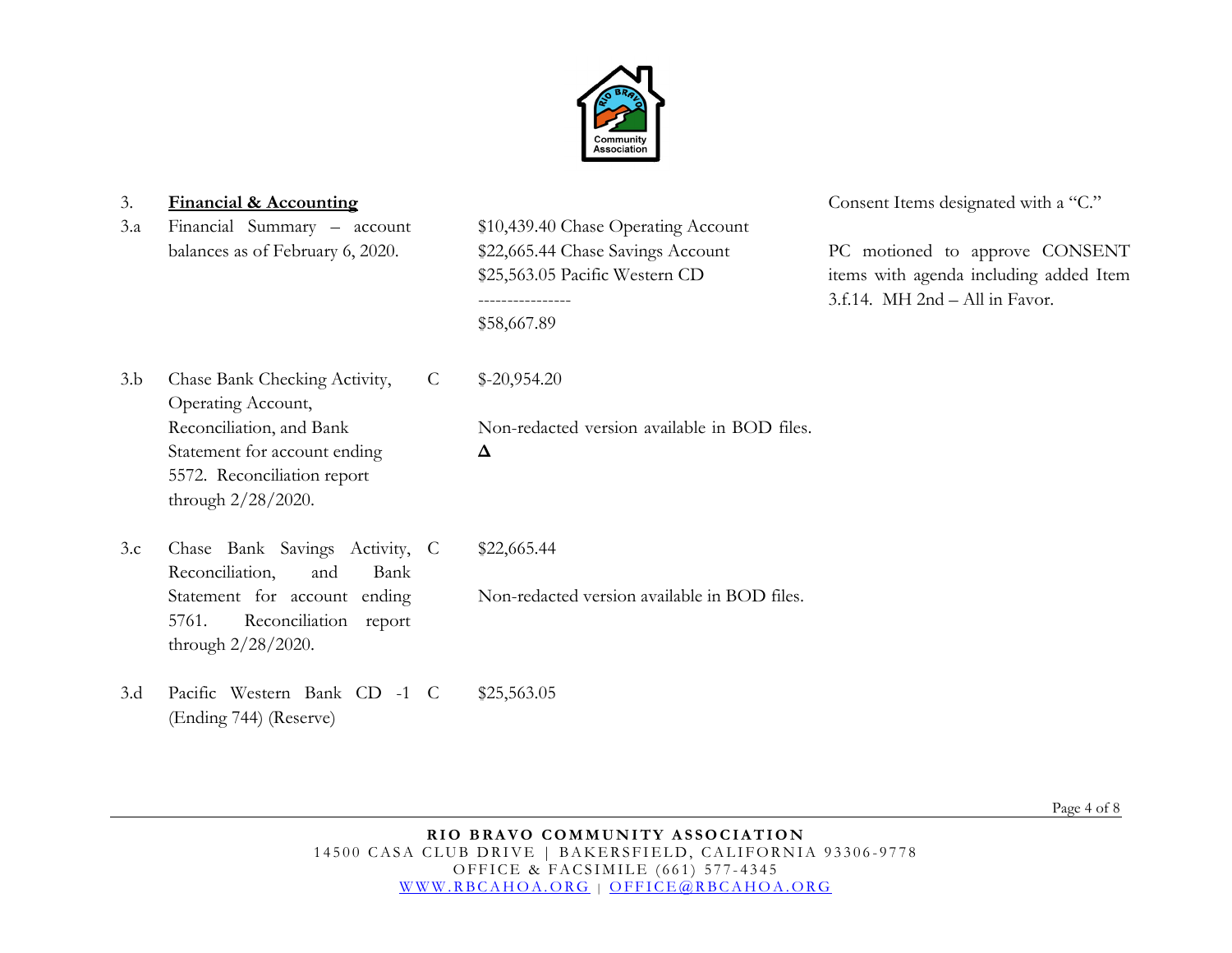

Issue Date 7/30/16. Maturity Date 7/30/20. Term 12 months. Rate 0.150%

| 3.e | Financial Report for February C |               | Profit & Loss                           |
|-----|---------------------------------|---------------|-----------------------------------------|
|     | 2020                            |               | <b>Statement of Cash Flows</b>          |
|     |                                 |               | <b>Balance Sheet</b>                    |
|     |                                 |               | <b>Budget to Expense</b>                |
| 3.f | Outgoing Funds                  |               | RATIFICATION – Utilities/Dwelling Live  |
|     |                                 | $\mathcal{C}$ | 1. $$600.12$ on $2/12/20$ Frontsteps,   |
|     |                                 |               | subscription - Electronic Payment       |
|     |                                 | $\mathcal{C}$ | 2. \$468.19 on 2/24/20 Frontsteps,      |
|     |                                 |               | supplies - Electronic Payment           |
|     |                                 | $\mathcal{C}$ | 3/3/20<br>3. \$331.97<br>PG&E<br>on     |
|     |                                 |               | (9301712956-5 Guard Station & Street)   |
|     |                                 |               | *combined*) Electronic Payment          |
|     |                                 | $\mathcal{C}$ | 4. \$38.66 on 3/4/20 California Water   |
|     |                                 |               | 5814588888)<br>Service<br>(account)     |
|     |                                 |               | Electronic Payment                      |
|     |                                 | $\mathcal{C}$ | 5. \$86.23 on 3/5/20 TelPlex (guard     |
|     |                                 |               | phone)                                  |
|     |                                 | $\mathcal{C}$ | 6. $$600.12$ on $3/6/20$<br>Frontsteps, |
|     |                                 |               | subscription - Electronic Payment       |

Page 5 of 8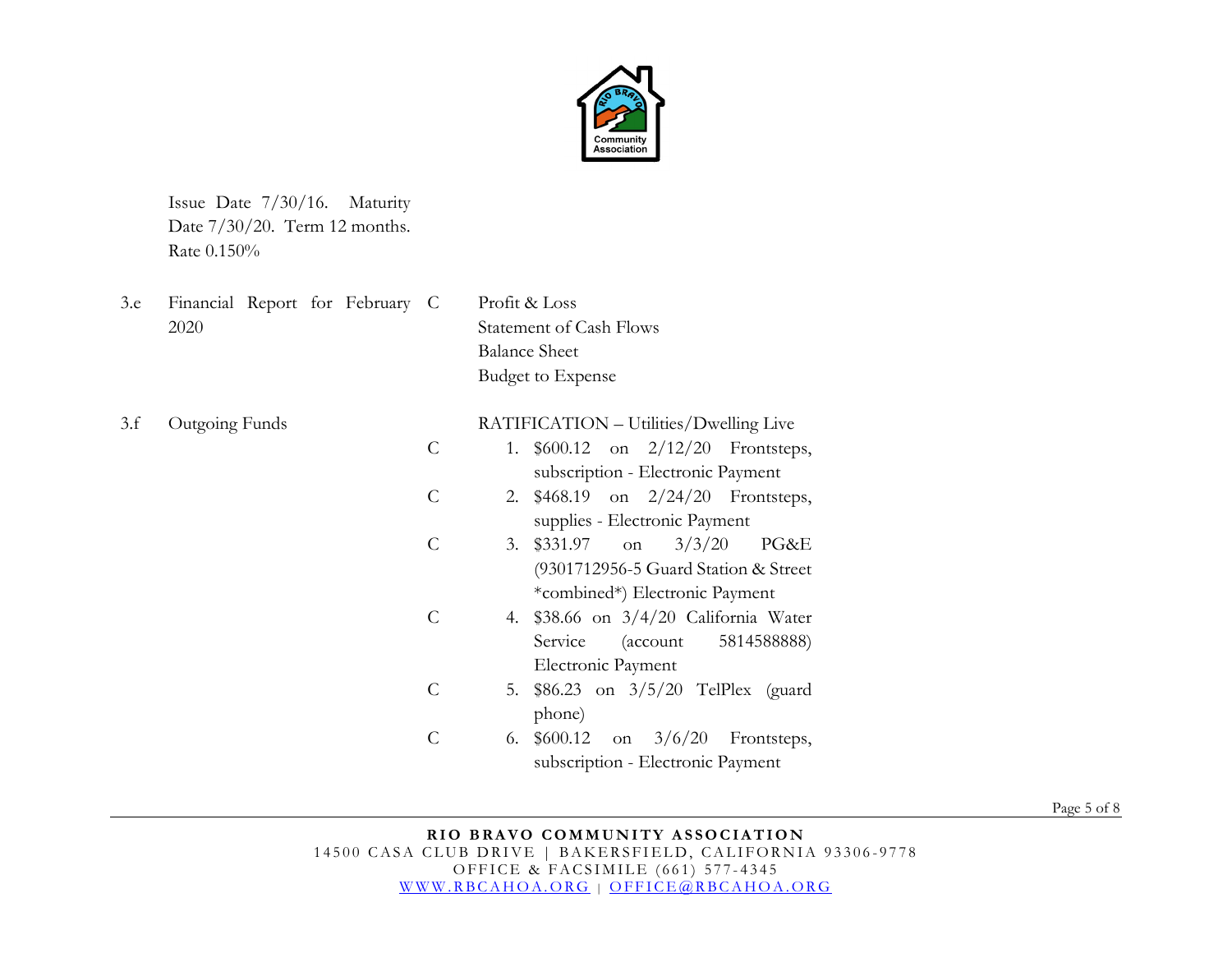

C 7. \$97.55 on 3/9/20 to Spectrum (guard internet)

#### CHECKS TO RATIFY

 $\mathcal{C}$ 8. \$6,888.00 to R. Stanley Security Service on 2/21/20 (Invoice 17769)

### CHECKS TO DISBURSE

- C 9. \$7,224.00 to R. Stanley Security Service (security gate service for 2/16/2020 through 2/29/2020)
- C 10. \$949.00 to Plahn Landscape Inc. (February 2020 monthly service + sprinkler repairs)
- C 11. \$1,953.50 to RBCA (transfer to reserve savings – March 2020)
- C 12. \$2,294.16 to HOA Management Solutions, Inc. (February 2020)
- C 13. \$250.00 to Aurelio Hernandez (March 2020 janitorial services)
- $\mathcal{C}$ 14. \$35.00 to Orkin (pest control)

- 
- 3.g Other Financial Items 1. Special Assessment Status
	- 2. Casa Club Annexation and Related special assessment was had and should be Billing **■**

As to Item 3.g.1, discussion as to need for applied equally to all parties, annexed and

Page 6 of 8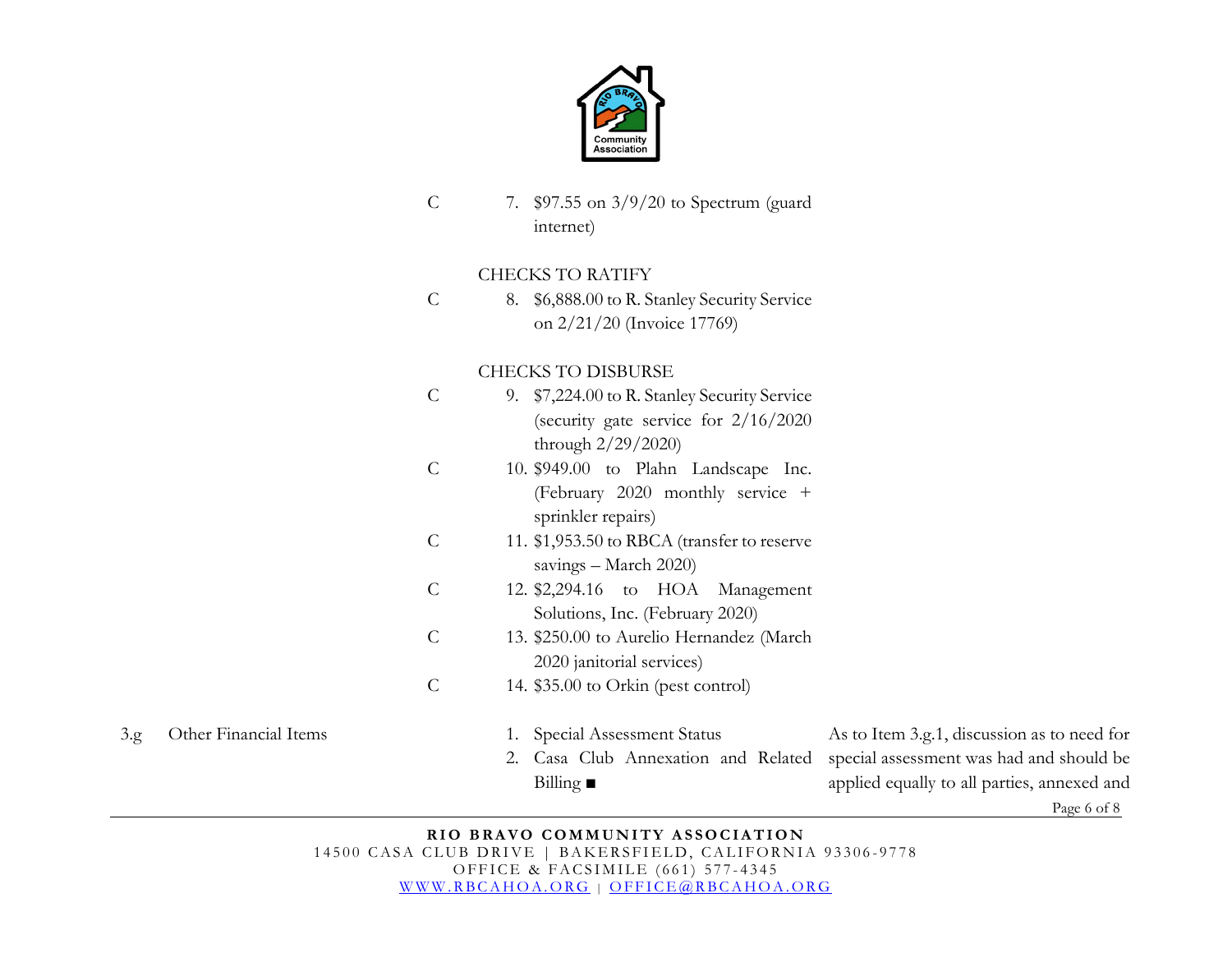

non-annexed. Executive Special Meeting to be had on 3/18/20, and can include delegate participation for a portion of it.

3. Fuller Annexation / Billing ■ 4. Rio Bravo Fairways Security Gate in Executive Session. Brief summary Billing **■**  As to Items 3.g.2 to 3.g.4, items discussed provided.

#### 4. **Regular & Ongoing Business**

| 4.a | Operational Items               | 1. CC&R Review                  | No action.                                                                           |
|-----|---------------------------------|---------------------------------|--------------------------------------------------------------------------------------|
| 4.b | Roadway Maintenance Report      |                                 | No action.                                                                           |
| 4.c | Landscape Maintenance Report    | Landscaping / Cell Tower Status | Additional letter by legal pending.                                                  |
| 4.d | Board Education & Training      | Davis-Sterling Newsletter Links | Links in meeting packet.                                                             |
| 4.e | Prior Executive Session Summary |                                 | assessment, special<br>Special<br>meeting,<br>collection, and legal items discussed. |
| 5.  | <b>Security Gate Business</b>   |                                 |                                                                                      |
| 5.a | Security Gate Report            | Notable Activity                | As to Item 5.a.1, no report.                                                         |

Page 7 of 8